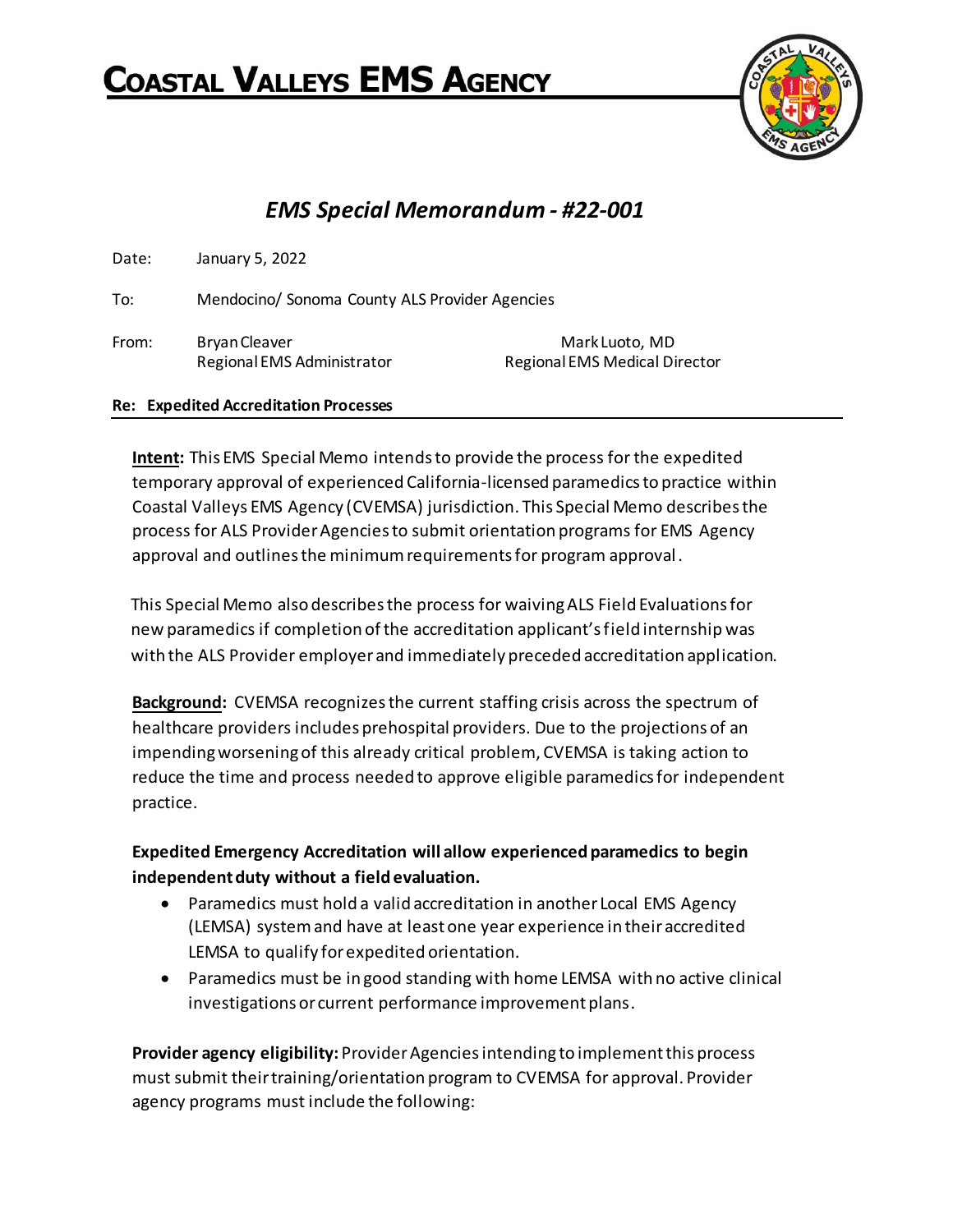#### CVEMSA EMS Special Memorandum 22-001

- 1) Provider orientation must include 8 hours of didactic instruction covering the following topics:
	- Safety Briefing-review of OHSA requirements for high visibility vests on roadways, staging guidelines, and COVID-19 Policies
	- Overview of CVEMSA Protocols and medication dosing. (Controlled substance Policy)
	- Extensive review of Point of Entry Plan and Base Hospital Guidelines.
	- Overview of Emergency Communications Center and radio systems.
	- Insure competency with all provider agency data systems related to dispatch.
	- Overview of CAM plan with hands on CAM simulation.
	- Provide understanding of system partner agencies. (ALS vs BLS capabilities)
	- Insure EPCR program competency and CVEMSA requirements for documentation.
	- Provide hospital entry codes and contact info list to include base hospital, Communications Center and supervisory personnel.
	- Ambulance/apparatus orientation and equipment familiarization.
- 2) Provider orientation must include 12 hours of ambulance observation/system orientation. There are no patient contact minimum requirements; this field time is intended to provide orientation to the local area.

Provider Agencies seeking orientation program approval must submit program materials electronically to CVEMSA Credentialing Program Manager James Salvante at [james.salvante@sonoma-county.org](mailto:james.salvante@sonoma-county.org) for expedited review and approval.

# **Accreditation Process:**

- Applicants must complete the interim accreditation application process within the CVEMSA License Management System.
- If the applicant meets minimum qualifications *and* completes an approved expedited orientation process, the interim accredited paramedic will be eligible for independent duty without completion of a CVEMSA field evaluation for the term of interim accreditation.
- Provider agencies must submit verification to CVEMSA that the interim accredited paramedic has successfully completed Provider's CVEMSA-approved expedited orientation process prior to deploying the paramedic as an independent-duty provider. Verifications must be sent to [coastalvalleysemsagency@sonoma-county.org](mailto:coastalvalleysemsagency@sonoma-county.org) .

# **Quality Improvement Monitoring:**

Paramedics working under the expedited accreditation process must have 100% chart audit completed by their provider agency. Any policy or protocol deviations must be reported to CVEMSA along with any mitigation efforts undertaken to correct identified